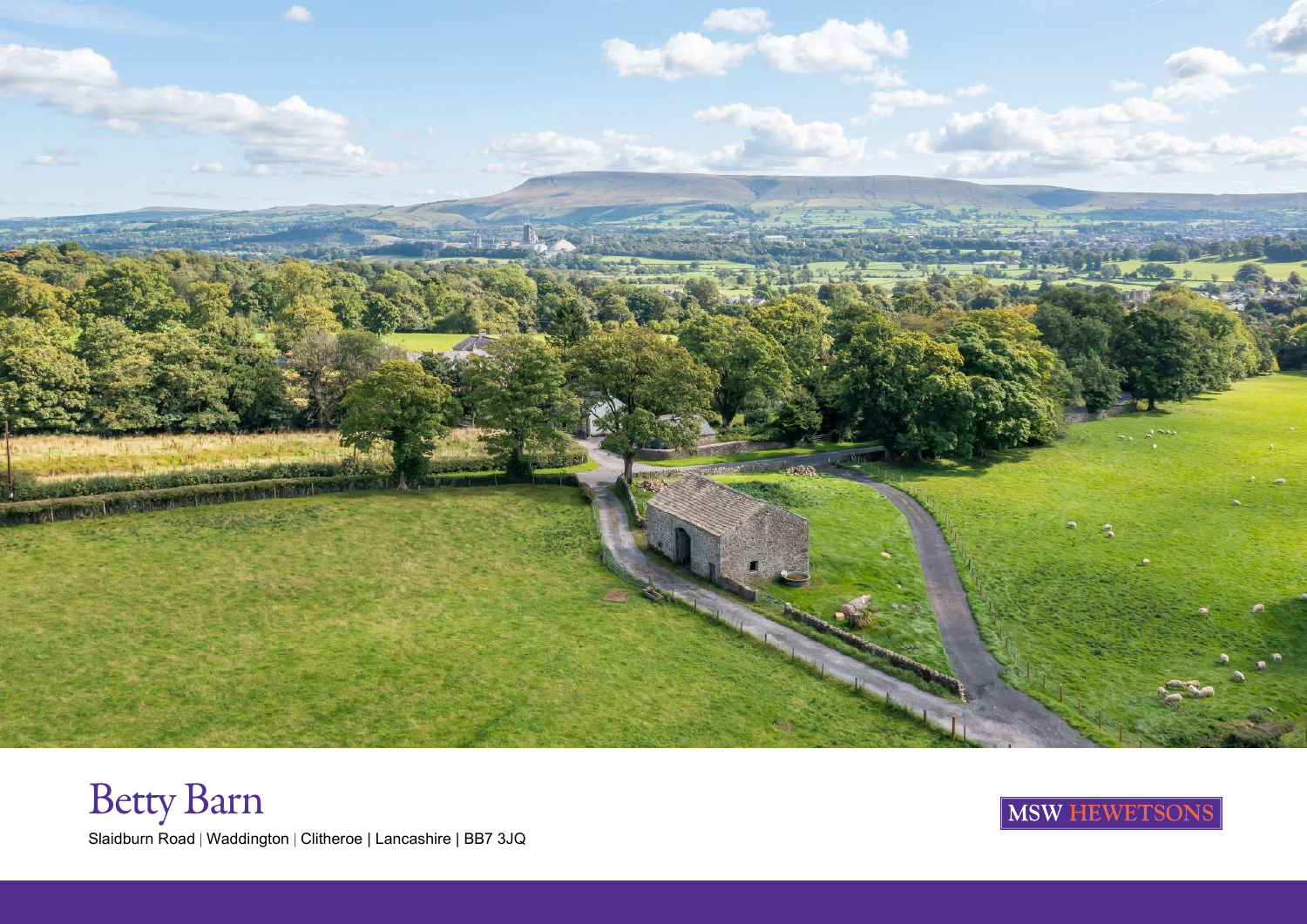## **Betty Barn**

Approximate Gross Internal Area : 103.40 sq m / 1112.98 sq ft Total: 103.40 sq m / 1112.98 sq ft





Ground Floor

ript was mode to ensure the a



**First Floor** 



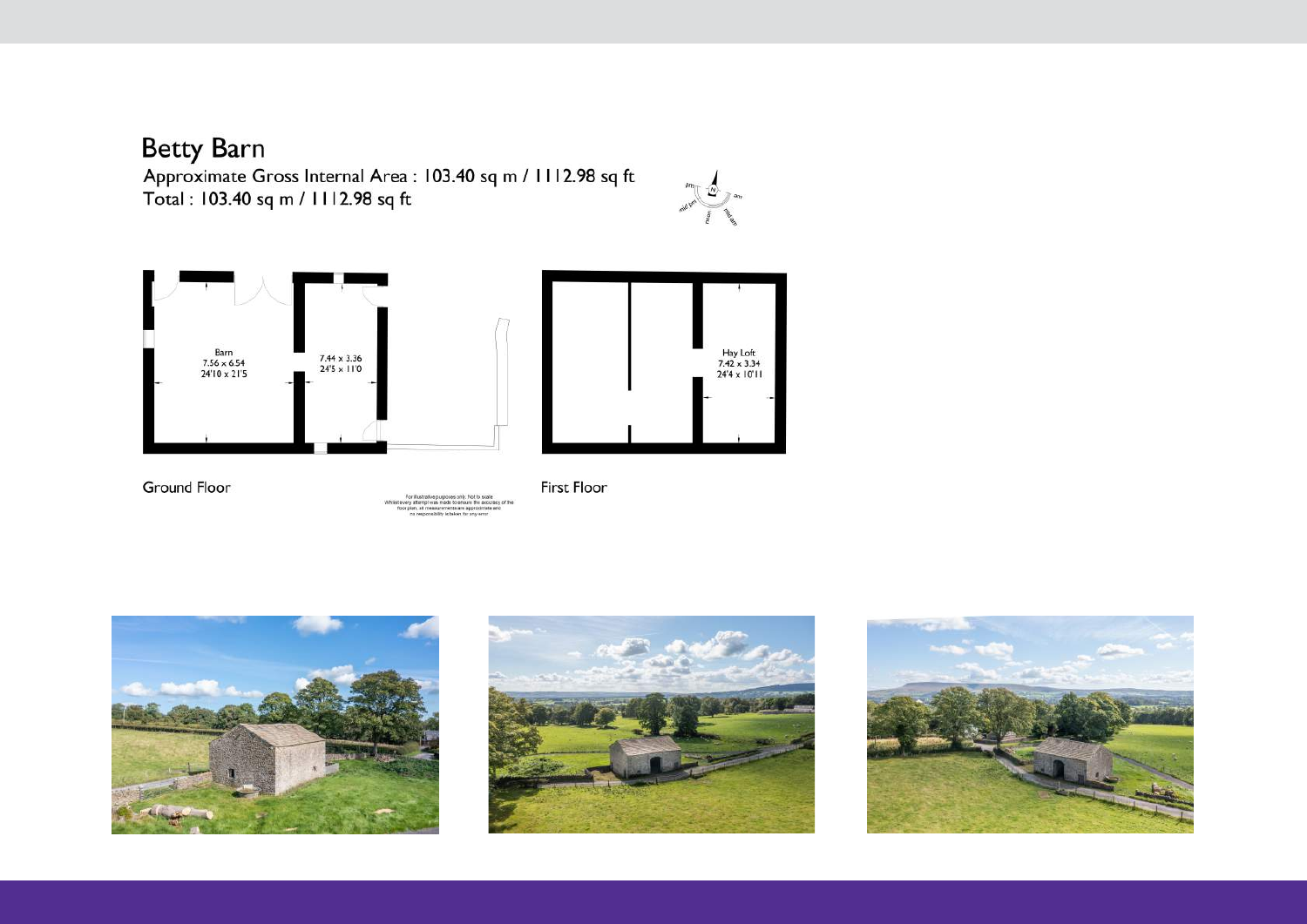## Betty Barn Guide Price of £375,000

# Particulars of sale

Slaidburn Road | Waddington | Clitheroe | Lancashire | BB7 3JQ

### A traditional detached stone stock barn located on the outskirts of one of the Ribble Valleys most popular and sought-after villages with full planning permission for residential development.

Situated in a rural position with spectacular long-distance open views and within a short walking distance to the centre of Waddington village which has exceptional local amenities including highly regarded local schools, post office, village club, park, playing fields, and three very popular and varied pubs.

This is a rare opportunity to acquire a superb development to form a property to suit individual buyers' aspirations.

Clitheroe is only a five-minute drive with further access to both Lancashire and Yorkshire within easy commuting distance.

#### Viewings

With regarding viewings potential buyers can view the property externally, however, if you require an internal inspection an appointment should be made with the agent.

#### Planning Permission

Additional information relating to the planning permission, site plans, provision of future services has been uploaded to the agent's website.

Planning Permission- https://webportal.ribblevalley.gov.uk/planningApplication/31379



Please Note: MSW Hewetsons, their clients and any joint agents give notice that; They are not authorised to make or give any representations or warranties in relation to the property either here or elsewhere, either on their own behalf or on behalf of their client or otherwise. They assume no responsibility for any statement that may be made in these particulars. These particulars do not form part of any offer or contract and must not be relied upon as statements or representations of fact.